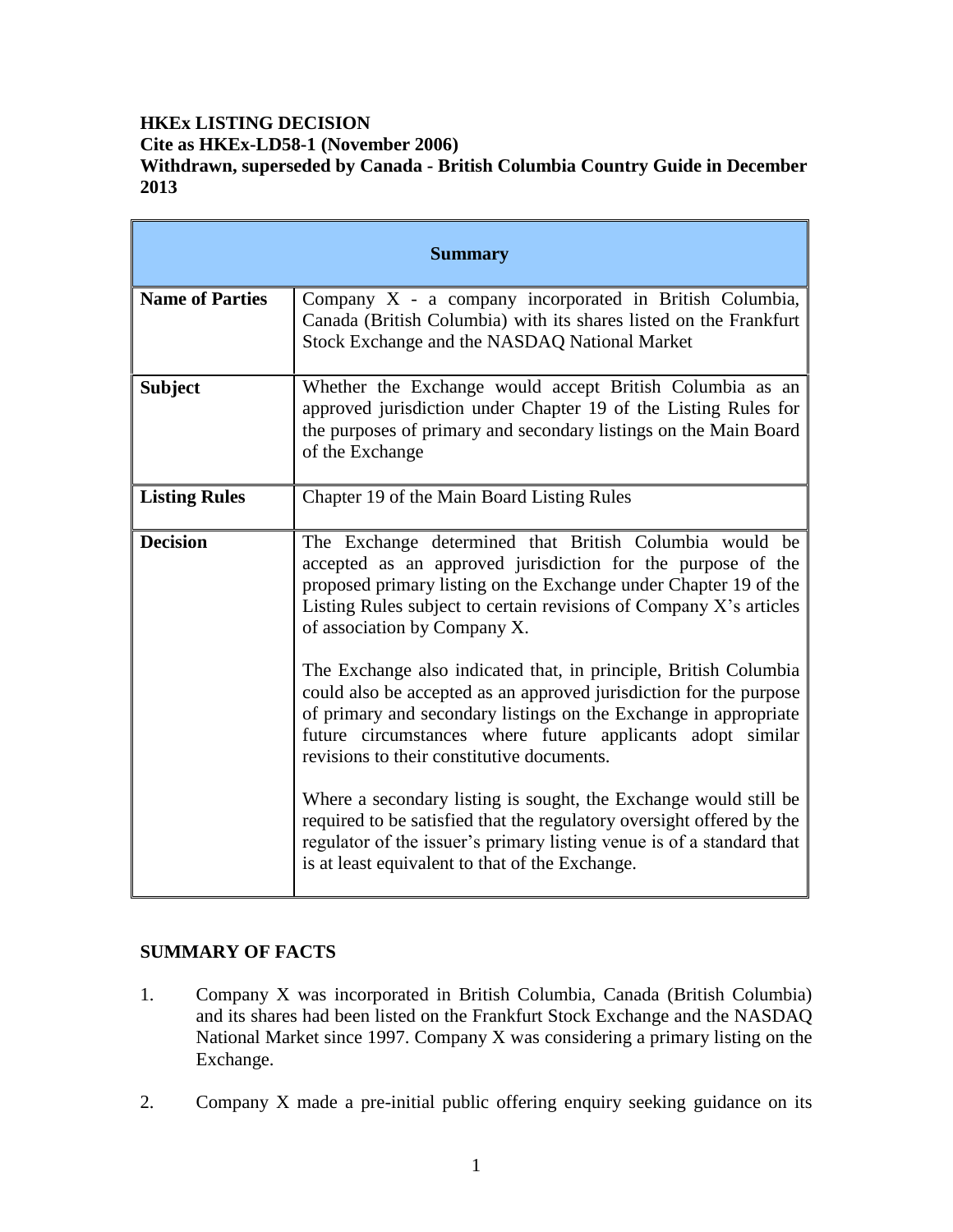listing in Hong Kong in respect of the acceptance of British Columbia under Chapter 19 of the Listing Rules.

### *Shareholder protection in British Columbia*

- 3. British Columbia adopts the common law system of adjudication with the protection of rights and the prevention of arbitrary determination. Canada, of which British Columbia forms part, also has, among other things, a welldeveloped accounting profession which is in the process of converging to international accounting standards.
- 4. Canada is one of the two overseas jurisdictions (the other being the UK) which the Exchange has recognised for purposes of a current listing. In considering the secondary listing of Manulife, whose primary listing venue is the Toronto Stock Exchange, the Exchange recognised Ontario, Canada (Ontario) for the purpose of Chapter 19 of the Listing Rules then.
- 5. British Columbia has adopted a strategy to pursue reforms to make regulation of securities more efficient and effective through participating in the development and implementation of the "passport system" described below and streamlining various legislation. In September 2004, ministers responsible for securities regulation in all Canadian provinces and territories but Ontario signed a Provincial-Territorial Memorandum of Understanding Regarding Securities Regulation which provides, among other things, a "passport system" for securities regulation resulting in a single window of access to capital markets in participating provinces and territories. According to Company X's legal advisers, while Ontario has yet to join the "passport system", the British Columbia and the Ontario Securities Acts are broadly similar in scope. Their securities regulators have each adopted a number of national instruments which regulate securities in those provinces and it was submitted that the differences in the standards of shareholder protection between British Columbia and Ontario are not material.

## *NASDAQ National Market and Frankfurt Stock Exchange*

6. Since May 1997, Company X's shares had been listed on the NASDAQ National Market, which is the largest electronic stock market in the United States in terms of number of listed companies and average daily share turnover. Following several corporate scandals in the United States, the Sarbanes-Oxley Act was enacted in 2002 and NASDAQ has adopted more stringent corporate governance rules. Also listed companies are subject to a periodic reporting regime under the Securities Exchange Act. If a company is unable to maintain compliance with the continued listing criteria, it will be notified in writing of the nature of the deficiency and the action necessary to regain compliance. Depending on the circumstances, a period for regaining compliance will be given. If the period expires without compliance being achieved, NASDAQ will issue a delisting notification. Company X listed on NASDAQ will be subject to these corporate governance rules.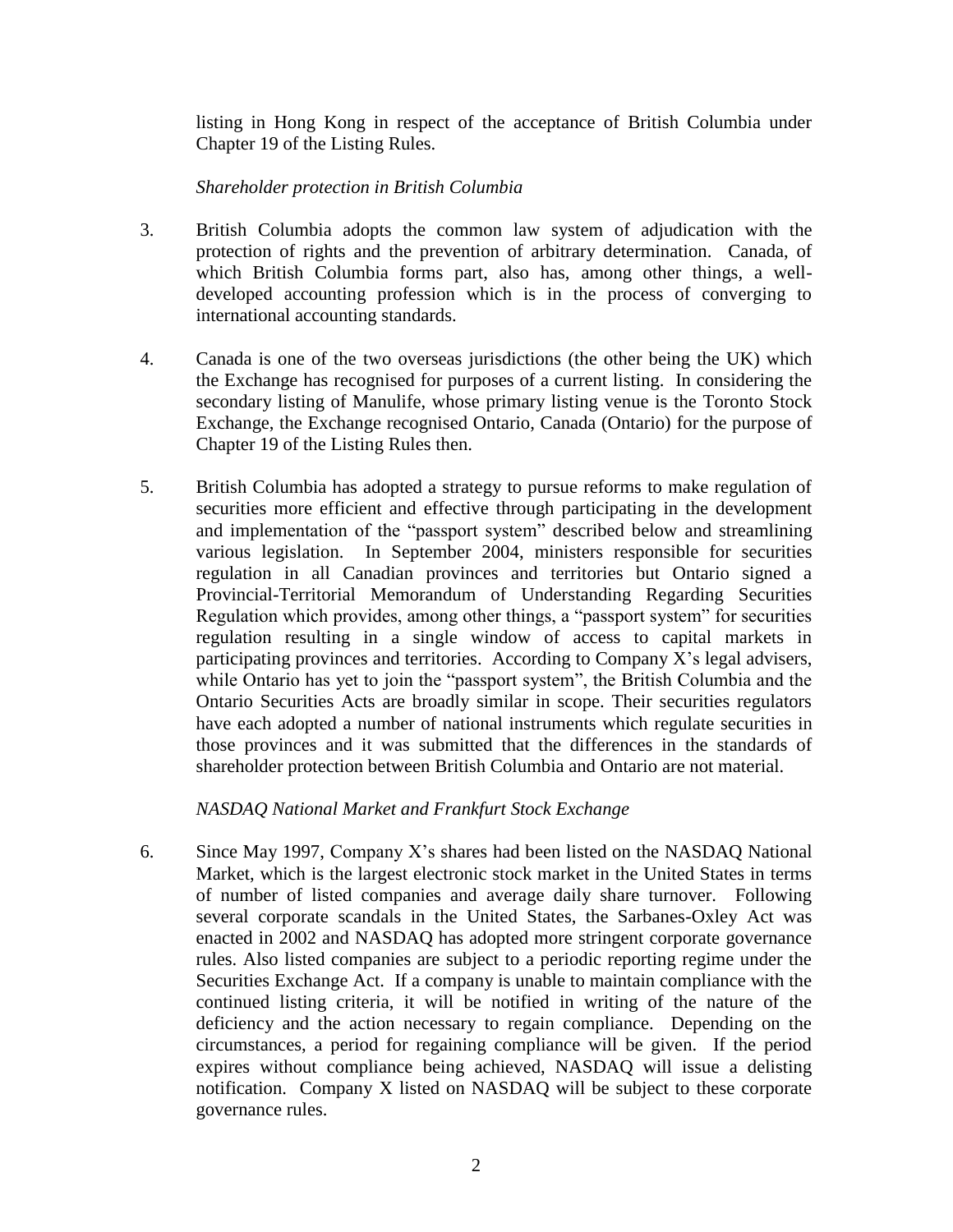- 7. Company X's shares are also listed on the Frankfurt Stock Exchange, the largest of the eight German stock exchanges. The Frankfurt Stock Exchange is an entity regulated by the Exchange Supervisory Authority at the state level and the Federal Financial Supervisory Authority.
- 8. The Exchange reached an agreement with the National Association of Securities Dealers (NASD) and the Frankfurt Stock Exchange in 1999 and 2005 respectively to share market surveillance information.
- 9. Based on the comparison of relevant shareholder protection measures between Hong Kong and British Columbia covering the Companies Ordinance (Cap 32) of the Laws of Hong Kong (the CO), the British Columbia Business Corporations Act (BCA), and the British Columbia Securities Act (SA) provided by Company X, the Exchange had highlighted the following areas where the BCA or SA is unable to provide protection equivalent to those of Hong Kong and proposed amendments to Company X's articles of association accordingly:
	- Prohibition of financial assistance
	- Variation of class rights
	- Special resolution
	- Information on directors and certain shareholders
	- Consent of shareholders for subscription for shares
	- Allotment of shares
	- Right to demand poll
	- Investigation of affairs
	- Management contracts
- 10. Company X's sponsor had confirmed that with the provisions under the BCA and SA, together with the proposed revised articles of association to be adopted by Company X, the standards of shareholder protection under the BCA, the SA and the articles of association would be at least equivalent to those provided in Hong Kong. The Hong Kong legal advisers of Company X, based on among other things, the comparison of relevant Hong Kong and British Columbia provisions prepared by the Canadian legal advisers of Company X, had provided a legal opinion confirming that the standards of shareholder protection available to the shareholders of Company X would be at least equivalent to those provided in Hong Kong, subject to the proposed revised articles of association to be adopted by Company X (together, the Confirmations).
- 11. For the purpose of Chapter 19 of the Listing Rules, a primary listing applicant does not need to demonstrate that any other primary listing venue on which it is listed offers a level of shareholder protection at least equivalent to Hong Kong as the Exchange would be the primary regulator of the listing applicant which would be required to comply with, among other things, the Listing Rules and their appendices, the Securities and Futures Ordinance and the Codes on Takeovers and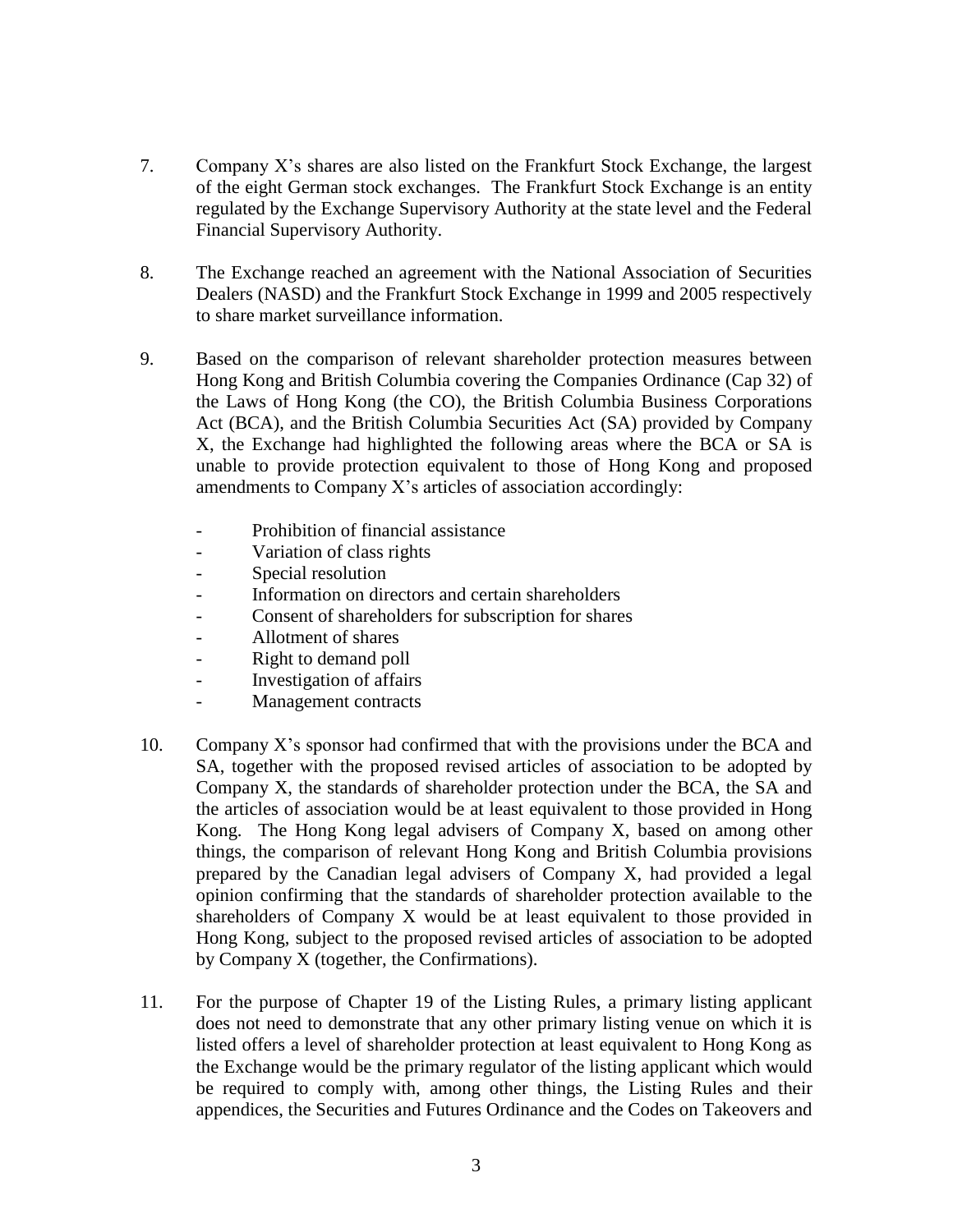Mergers and Share Repurchases.

- 12. While there may be changes in the British Columbia company laws after acceptance of British Columbia as an approved jurisdiction, British Columbia will be treated on the same basis as currently afforded to Bermuda and the Cayman Islands ie as it would be unduly burdensome for the listed issuers to undertake a regular overview of the law changes in those jurisdictions, British Columbiaincorporated issuers would not be required to provide a regular update. In the event that there should be major changes in British Columbia's company laws which render its standards of shareholder protection significantly worse than those in Hong Kong, the Exchange would then consider imposing further conditions as appropriate or reconsider accepting any future application where the applicant is incorporated in British Columbia.
- 13. Upon submission of an applicant's application for its proposed primary listing, its sponsor would be required to submit confirmation to the Exchange as to Chapter 19, similar to the Confirmations detailed in paragraph 10 above.

#### *Overseas issuers seeking a secondary listing*

- 14. The Exchange is of the view that the principles in respect of shareholder protection to be considered in accepting British Columbia as an approved jurisdiction for primary and secondary listings should be the same. Therefore, if British Columbia is accepted for the purpose of primary listing, it follows that British Columbia should also be accepted as an approved jurisdiction for secondary listing under Chapter 19 of the Listing Rules.
- 15. However, the Exchange must also be satisfied that the regulatory oversight offered by the regulator of the issuer's primary listing venue is of a standard that is comparable to that of the Exchange. This would have to be assessed on a caseby-case basis depending where the applicant's primary listing venue is.

## **THE ISSUES RAISED FOR CONSIDERATION**

16. Whether the Exchange would accept British Columbia as an approved jurisdiction under Chapter 19 of the Listing Rules for the purposes of primary and secondary listings on the Main Board of the Exchange

## **APPLICABLE LISTING RULES OR PRINCIPLES**

#### *For primary listings*

17. Under Rule 19.05 of the Listing Rules, in considering approving primary listing on the Exchange of securities of an overseas issuer that is not incorporated in an approved jurisdiction (ie Hong Kong, Bermuda, the Cayman Islands and the People's Republic of China (PRC)), the Exchange is to be satisfied that the overseas issuer is incorporated in a jurisdiction which offers equivalent standards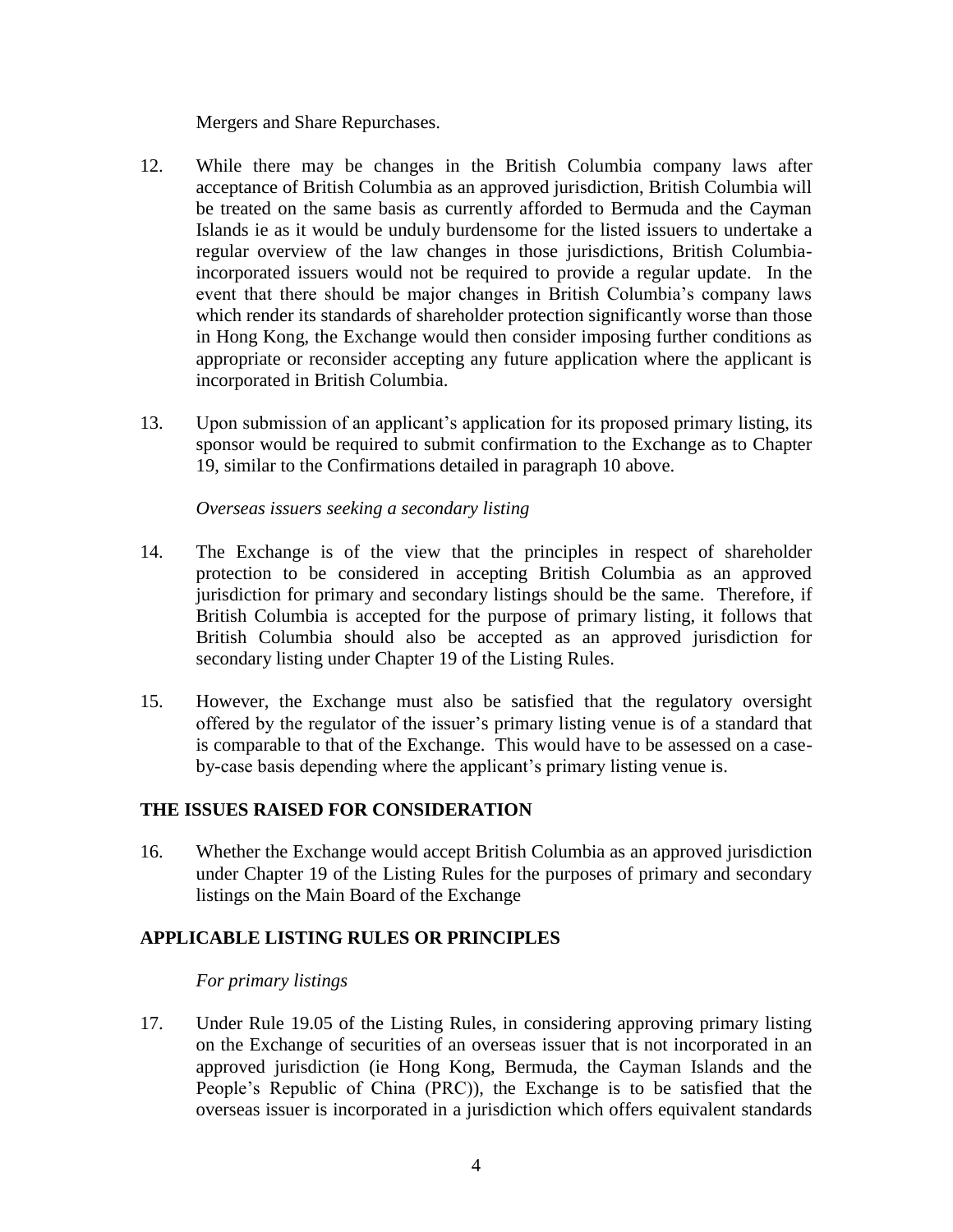of shareholder protection to those provided in Hong Kong.

- 18. Where the Exchange believes that the jurisdiction in which the overseas issuer is incorporated is unable to provide standards of shareholder protection at least equivalent to those provided in Hong Kong, the Exchange may approve the listing of securities of the overseas issuer subject to such overseas issuer making such variations to its constitutional documents as the Exchange may require (see note to Rule 19.05(1) of the Listing Rules).
- 19. In assessing whether the overseas issuer is *"incorporated or otherwise established in a jurisdiction where the standards of shareholder protection are at least equivalent to those provided in Hong Kong,"* the Exchange would look at areas mainly from the perspective of the CO. The Exchange would ordinarily request the potential applicant, through its legal advisers, to demonstrate to the Exchange, with written materials and otherwise, that its place of incorporation is acceptable for the purposes of the Listing Rules. The Exchange would expect the submission to include details demonstrating that the regulatory regime where the potential applicant is incorporated provides standards of shareholder protection at least equivalent to those provided in Hong Kong. Its submission should, as a minimum, include:
	- An analysis of the issuer's constitutive documents against the articles requirements of the Listing Rules;
	- An overview of the foreign regulatory regime, including its securities laws and stock exchange rules (if applicable); and
	- A comparative analysis of the foreign and Hong Kong laws governing areas relevant to investor protection.
- 20. Any differences relating to the major areas concerning shareholder protection would be highlighted and addressed where necessary. The Exchange will also require a legal opinion from the proposed applicant's advisers and a confirmation from the sponsor that the proposed applicant's constitutive documents are in full compliance with the Listing Rules requirements to be provided in due course after the proposed applicant submits its listing application to the Exchange.

## *For secondary listings*

21. For overseas issuers which are not incorporated in an approved jurisdiction seeking a secondary listing on the Exchange, in addition to the standard of shareholder protection offered by the jurisdiction in which the overseas issuer is incorporated, the Exchange must be satisfied that the regulatory oversight offered by the regulator of the issuer's primary listing venue is of a standard that is comparable to those of the Exchange (see Rule 19.30(1)(b) of the Listing Rules).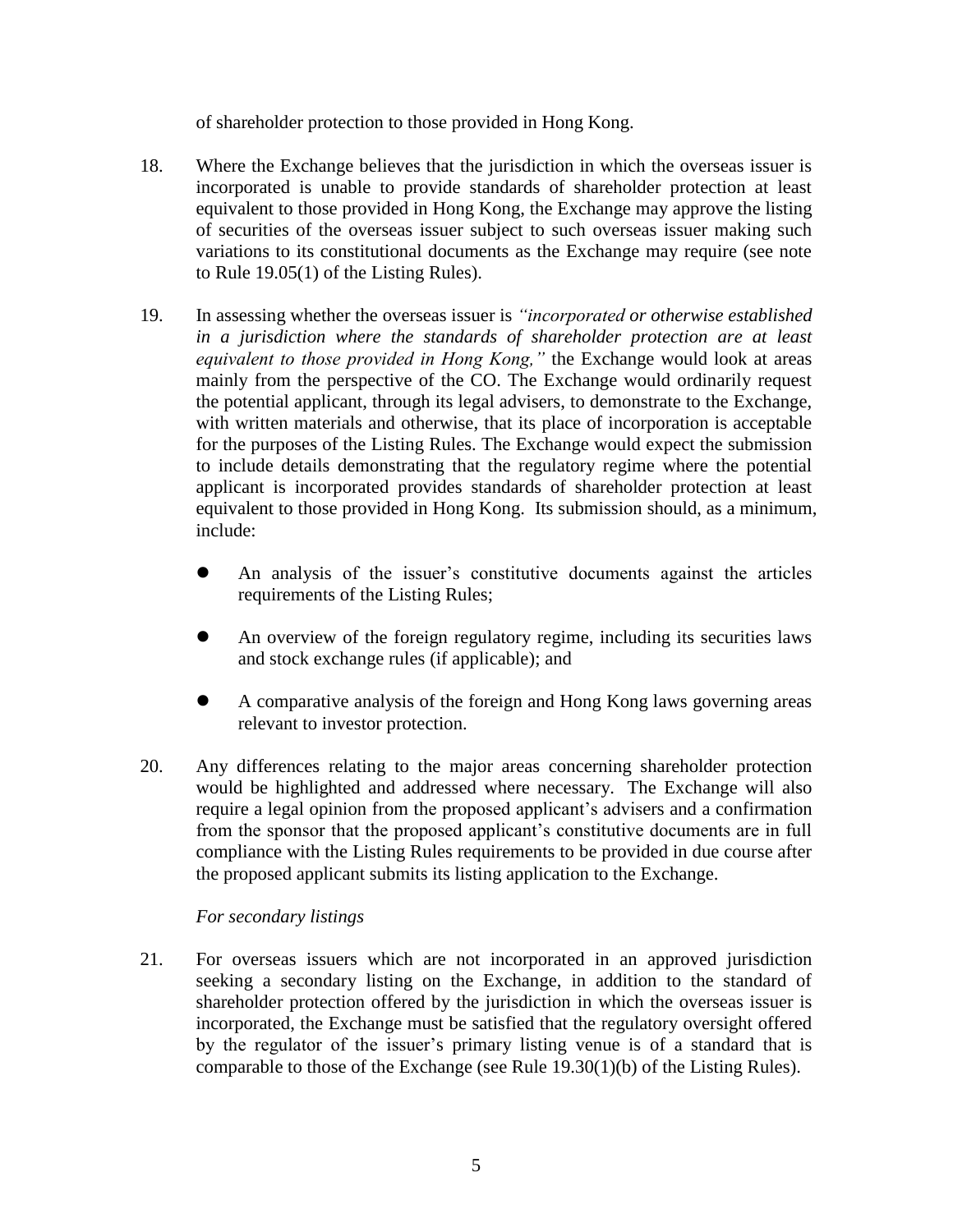## **THE ANALYSIS**

#### *Overseas issuers seeking a primary listing*

- 22. The Exchange went through a thorough review of the shareholder protection measures in two jurisdictions, namely, Bermuda and the Cayman Islands in early 1989 when Hong Kong experienced a turbulent period of issuers changing domicile to these offshore jurisdictions. As a result, additional requirements, largely in the format as they presently appear, were laid down in the Listing Rules for these two jurisdictions. These new requirements include requiring Bermudian and Cayman Islands companies to adopt prescribed provisions in their articles of association and adhere to certain disclosure requirements in their listing documents. This was also the case for companies incorporated in the PRC.
- 23. The question is whether a similar requirement would be necessary for an issuer incorporated in British Columbia and seeking a primary listing.
- 24. In accordance with the Exchange's practice, Company X had submitted comparative tables on shareholder protection safeguards in Hong Kong and British Columbia in respect of certain areas and provisions of the CO. The Exchange's view on the shareholder protection measures was based on an overview of the British Columbia regulatory regime and a comparative analysis of the Hong Kong and British Columbia laws and other provisions governing areas relevant to investor protection.
- 25. The Exchange highlighted some amendments to be made as set out in paragraph 9 above. Based on the proposed amendments to be made in Company  $X$ 's articles of association and the Confirmations, the Exchange concluded that British Columbia could be accepted for the purpose of the proposed listing of Company X under Chapter 19 of the Listing Rules.

#### *Acceptance of British Columbia as an approved jurisdiction for primary listing*

26. The Exchange considers that no two jurisdictions would offer identical levels of shareholder protection. Based on the foregoing analysis regarding the standards of shareholder protection in British Columbia, including the proposed revision of Company X's articles of association, and the regulatory environment of British Columbia, the Exchange concluded that British Columbia could be accepted for the purpose of the proposed listing of Company X under Chapter 19 of the Listing Rules. The Exchange considered that the shareholder protection measures adopted by Company X mentioned above should be fully disclosed in Company X's listing document.

#### **THE DECISION**